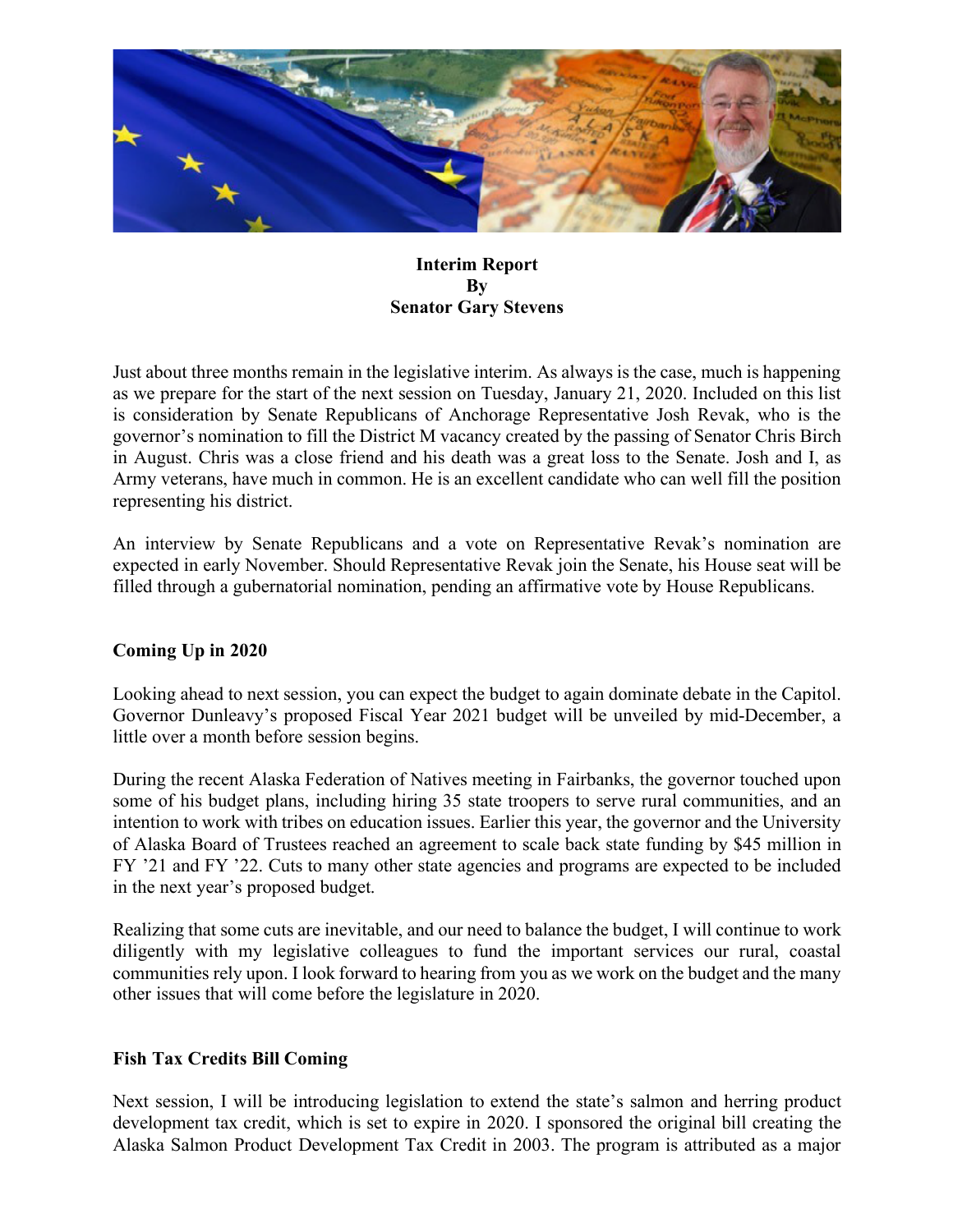factor in the increase in commercial value of Alaska salmon. Successful legislation in 2014 extended the salmon tax credits and expanded the program to include tax credits for herring valueadded processing.

We are exploring offering similar tax credits for value-added processing in the pollock and cod industries. The goal is to create more and higher paid jobs here in Alaska, as well as increasing the value of the product we produce.

I will have the bill ready for induction at the start of the 2020 session. Committee assignments will be made at that time.

# **Opportunities in the Legislature**

The House of Representatives is seeking interested applicants to serve as Legislative Pages in 2020. These are full-time positions running from mid-January to the end of session. The starting salary for a page position is \$3,343 per month. All monthly paid employees receive full medical, retirement, and leave benefits. Housing accommodations are not included.

Legislative Pages are hired by the Rules Committees of each Chamber and serve under the supervision of their respective Sergeant-At-Arms. They are on call in the Chamber each day of the legislative session to provide services and support to members.

Working as a page is a great way to learn about the legislative process and build a resume. Many pages have later gone on to work in Senate and House offices.

Interested individuals should send resumes and their Department of Motor Vehicles (DMV) driving record to the House Sergeant at Arms' office at:

Micaela Bradner House Sergeant at Arms Micaela.Bradner@akleg.gov

Information on requesting a driving record can be found at: doa.alaska.gov/dmv/akol/record.htm.

Recruitment for next session's Senate pages will begin soon.

# **PFD Payment Schedule**

Another round of Permanent Fund Dividend (PFD) payments will be made on Thursday, October 24th. This includes payments for those who filed applications by mail, those who filed online but requested a check be mailed to them, and for those applicants deemed eligible as of Friday, October 11th.

Direct deposits will be in bank accounts on the 24th. If you are expecting a check, please give the postal service a few days to get your payment to you.

You can verify your PFD status online at pfd.alaska.gov. If you are still in an undetermined status, the website also provides a link to any forms Permanent Fund Dividend Division personnel need to complete their review of your application.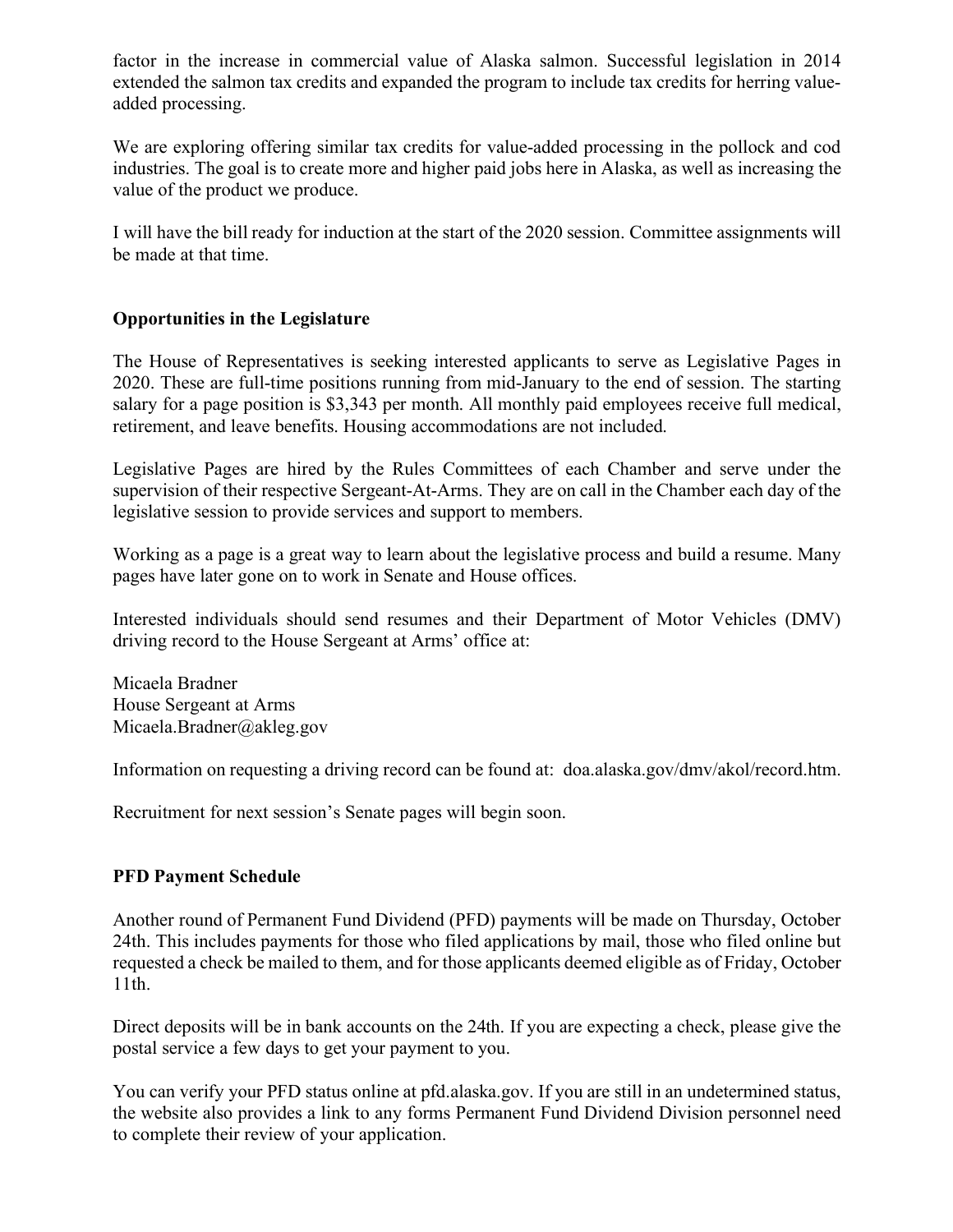For questions, please contact the PFD Division at (907) 465-2326.

Next year's PFD application period begins January 1st and runs through March 31st.

#### **Real ID on the Way**

Under federal law, beginning October 1, 2020, you will not be able to board a commercial airline, enter a federal building, or gain access to a military base without a federally compliant ID. This includes a REAL ID, Passport, Military ID, and other options.

A complete list of acceptable travel documents is available at: www.tsa.gov/travel/securityscreening/identification.

REAL ID compliant licenses, permits and identification cards are available through state DMV offices. Find out more online at: doa.alaska.gov/dmv.

If you intend to use a REAL ID to fly in 2020, you are advised to visit the DMV office near you as soon as possible to avoid delays in processing your application.

#### **Proposed Changes to Essential Air Service**

The federal government's proposal to reduce Essential Air Service (EAS) in Alaska may affect some local areas. The EAS program provides subsidies for flights to eleven sites in the Kodiak area.

According to the Department of Transportation and Public Facilities (DOT), six sites around Kodiak Island do not currently have residents and may be cut from the program. These include Alitak, Amook Bay, Moser Bay, Olga Bay, Port Bailey and Port Williams.

Before making a recommendation to the federal government during the next contract renewal process, DOT will be seeking input from residents and businesses in Kodiak regarding EAS at these sites in the coming months.

#### **Help With State of Alaska Matters**

Senate District P's offices are available year-round to assist you with issues involving state agencies.

Contact us in Homer at (907) 235-0690.

Call us in Kodiak at (907) 486-4925.

My State Capitol office in Juneau can be reached at (907) 465-4925 or toll free at 1-800-821-4925.

My email is: Sen.Gary.Stevens@akleg.gov